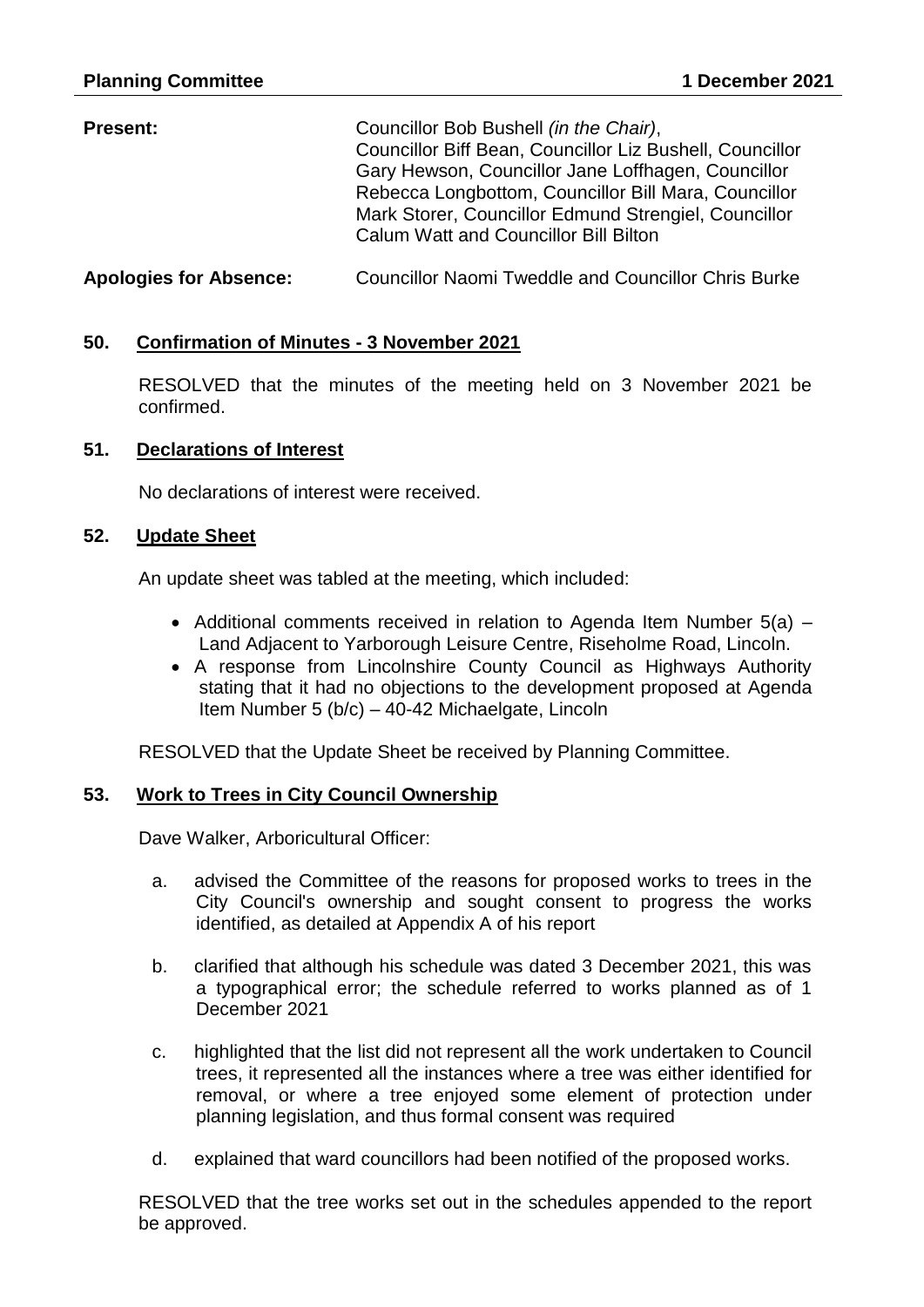## **54. Applications for Development 55. Land Adjacent To Yarborough Leisure Centre, Riseholme Road, Lincoln**

The Planning Team Leader:

- a. described the application for development on land in front of Yarborough Leisure Centre, which proposed the erection of four 2/3 storey buildings fronting Riseholme Road to form townhouses with five 3/4 storey buildings positioned behind
- b. reported that the development would consist of 293 bedrooms of accommodation for students with ancillary on site reception, laundry facilities and warden accommodation
- c. added that a new vehicular access would be formed to Riseholme Road and 17 parking spaces provided within the site for accessible unloading and staff parking only
- d. highlighted that the land in question was allocated as a site for residential development in the adopted Local Plan, currently owned by the City of Lincoln Council with an agreement to sell to the applicants
- e. described the location of the development site currently grassland on the west side of Riseholme Road, with Lincoln Castle Academy and Yarborough Leisure Centre situated to the north and west, residential dwellings fronting Riseholme Road and Yarborough Crescent to the south, the old caretaker's bungalow in private ownership to the north, and a strong line of trees which formed the boundary with Riseholme Road to the east
- f. referred to the site history to the application site; proposals for 295 bedspaces together with teaching facilities, support space, an on-site café and academic space, was refused by Planning Committee on 26 February 2020 for the following reason:

*"The application as proposed would be harmful to the character and local distinctiveness of the site and its surroundings by reason of the height and massing of the proposed buildings contrary to the provisions of Policy LP26 of the Central Lincolnshire Local Plan."*

- g. gave details of an amended scheme now submitted; Bishop Grosseteste University had revised their brief and employed a new design team, making key changes as detailed within the officer's report
- h. provided details of the policies pertaining to the application, as follows:
	- Policy LP1: A Presumption in Favour of Sustainable Development
	- Policy LP2: The Spatial Strategy and Settlement Hierarchy
	- Policy LP9: Health and Wellbeing
	- Policy LP10: Meeting Accommodation Needs
	- Policy LP12: Infrastructure to Support Growth
	- Policy LP13: Accessibility and Transport
	- Policy LP14: Managing Water Resources and Flood Risk
	- Policy LP16: Development on Land affected by Contamination
	- Policy LP26: Design and Amenity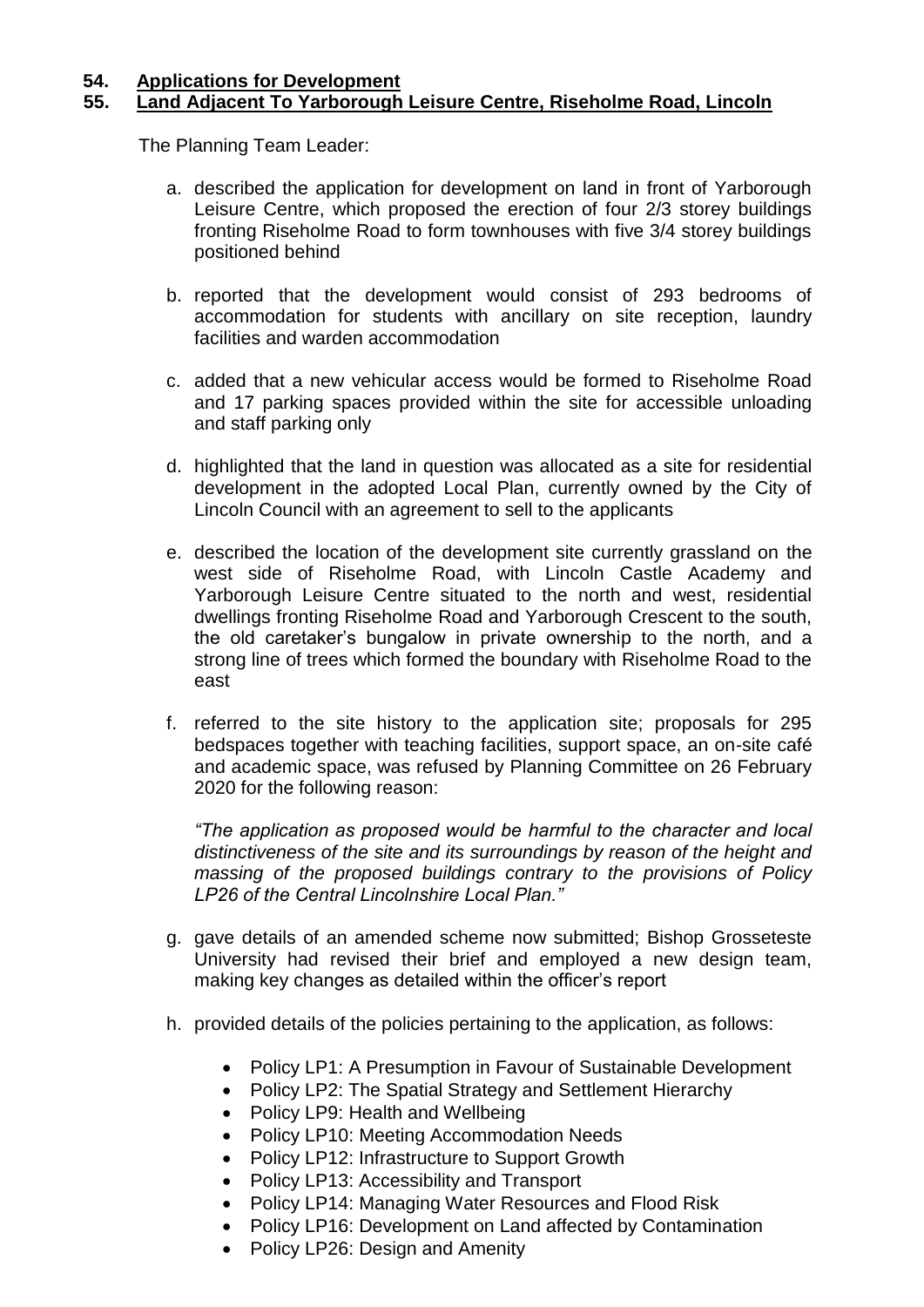- Policy LP29: Protecting Lincoln's Setting and Character
- Policy LP32: Lincoln's Universities and Colleges
- National Planning Policy Framework
- i. advised Planning Committee of the main issues to be considered as part of the application to assess the proposal with regards to:
	- Principle of Use
	- Visual Amenity
	- Impact on Residential amenity
	- Traffic and Pedestrian Safety
	- Drainage/SUDs
	- Trees and Landscaping
	- Archaeology
	- Contaminated Land
- j. outlined the responses made to the consultation exercise
- k. referred to the Update Sheet tabled at the meeting which included additional comments received in response to the consultation exercise
- l. concluded that:
	- The previous refusal reason relating to height and massing of the buildings had been overcome by the revised application.
	- The development would relate well to the site and surroundings, particularly in relation to siting, height, scale, massing, and design.
	- The proposal allowed Bishop Grosseteste University to continue to develop and ensured that there was little impact on their neighbours and the wider City.
	- Technical matters relating to highways, contamination, archaeology, and drainage were to the satisfaction of the relevant consultees and could be further controlled as necessary by conditions.
	- The proposals would therefore be in accordance with the requirements of CLLP Policies and the NPPF.

Mr John Noone, local resident, addressed Planning Committee in objection to the application, covering the following points:

- He was speaking tonight on behalf of Lincoln Civic Trust, his neighbours, and local residents to the proposed development.
- Issues had been raised in detail within the agenda pack which represented a groundswell of objectors.
- A previous planning objection submitted for this same site had been unanimously rejected by Planning Committee in 2020.
- According to the consultation document the scale of the build had been reduced and it was mainly 2-storey in nature, however, this was untrue as 3 and 4 storey blocks were also planned.
- The height and density of the proposed development was not in keeping with the area and would have a negative impact on its nature.
- Members should ignore the fanciful artists impressions provided before them to consider instead the impact of the proposed building blocks in terms of scale, height, and density and the 2 metre high security fencing.
- This area represented one of the entries to our beautiful City.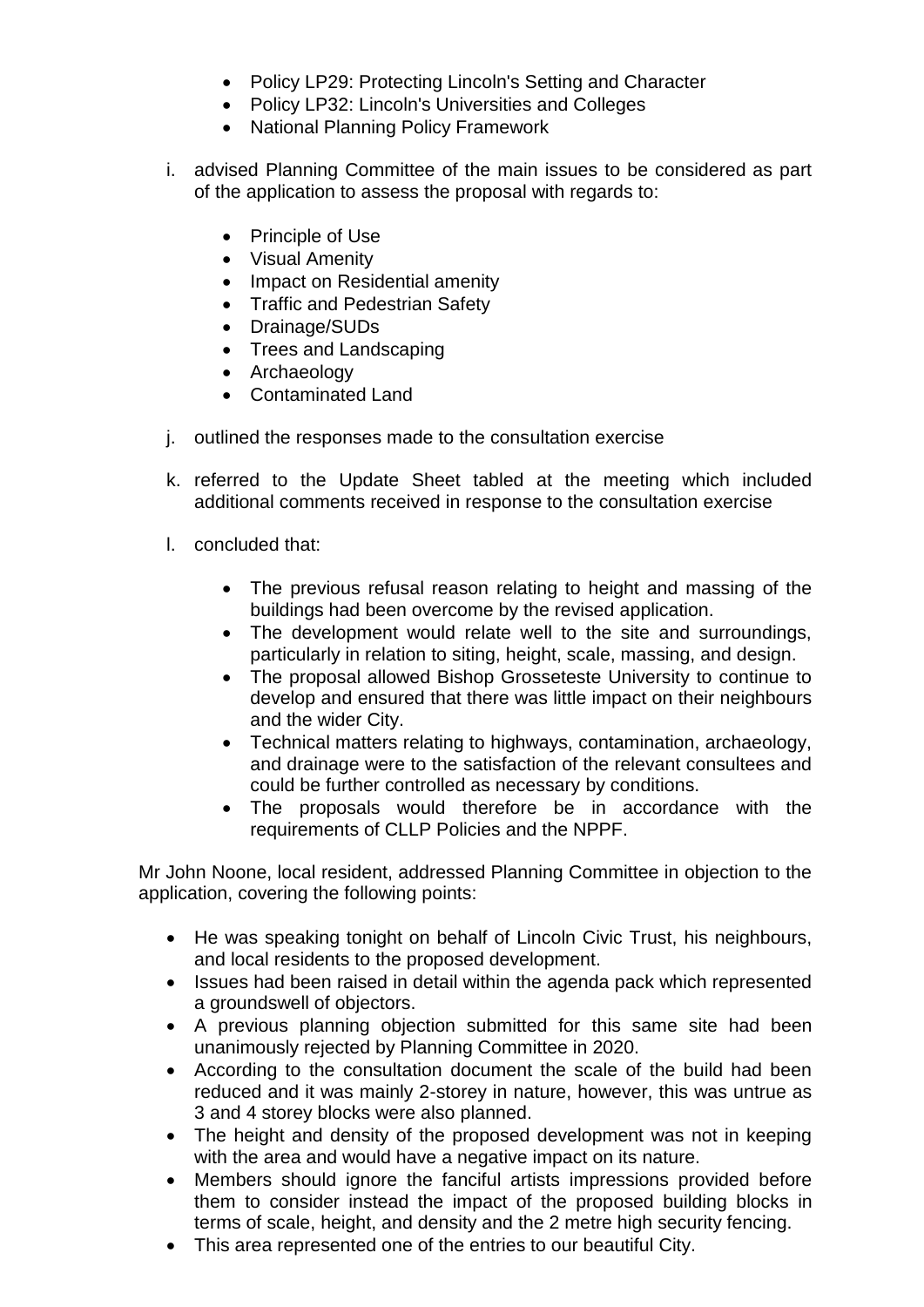- In terms of landscaping, retention of the trees on the site frontage would not screen the development, if they even survived the building process.
- It was questionable whether further purpose-built accommodation was needed. Bishop Grosseteste University already had land on its own campus it did not use, and other accommodation which remained vacant. The pandemic had resulted in changes to lifestyles in terms of sustainability of life with shifting demographics and changes to expansion plans/reviewed priorities.
- The proposed development would destroy public open green space in uphill Lincoln.
- Would members be happy to support student accommodation in an area awash with it already?
- This planning application compromised the provision of green space for local wellbeing which was also beneficial in terms of climate change. This was at the expense of financial gain.
- The development was inappropriate for this site.
- Scale/massing/density was far too great.
- He hoped members would support local residents' concerns and reject planning permission.

Mr Scott Fleming, Deputy Vice Chancellor at Bishop Grosseteste University addressed Planning Committee in support of the proposed development, covering the following main points:

- His portfolio was responsible amongst other things for 'student experience in the learning community'.
- The Bishop Grosseteste University (BGU) took its values and responsibilities to its neighbours and the surrounding community very seriously.
- The revised planning application now submitted had followed a long process, working with specialist agents and local teams along the way.
- It was a different much improved planning application this time around.
- The design principle had been the sole reason to refuse the previous planning application for the same site.
- The development now contained 2 and  $2\frac{1}{2}$  storey buildings set amongst a green frontage.
- In terms of concerns raised regarding car parking, students were not permitted to bring vehicles to University unless they had access needs. Only 10 such approvals had been granted this year.
- 40% of students commuted daily into University; the staff would work with them to encourage use of public transport etc.
- The development would ease the pressure on the need for students to travel to the campus, therefore reducing the need for bringing cars to University.
- The development would be beneficial to the wider community.
- The scheme would provide an exclusive student experience to enhance learning.
- BGU was widening its offer particularly to students with additional care needs, together with provision of purpose built private student accommodation across the city as a priority.
- The scheme would increase the offer of accommodation services to students and decrease the need for private accommodation that could be used for families.
- It would provide a more attractive gateway to the north of the city.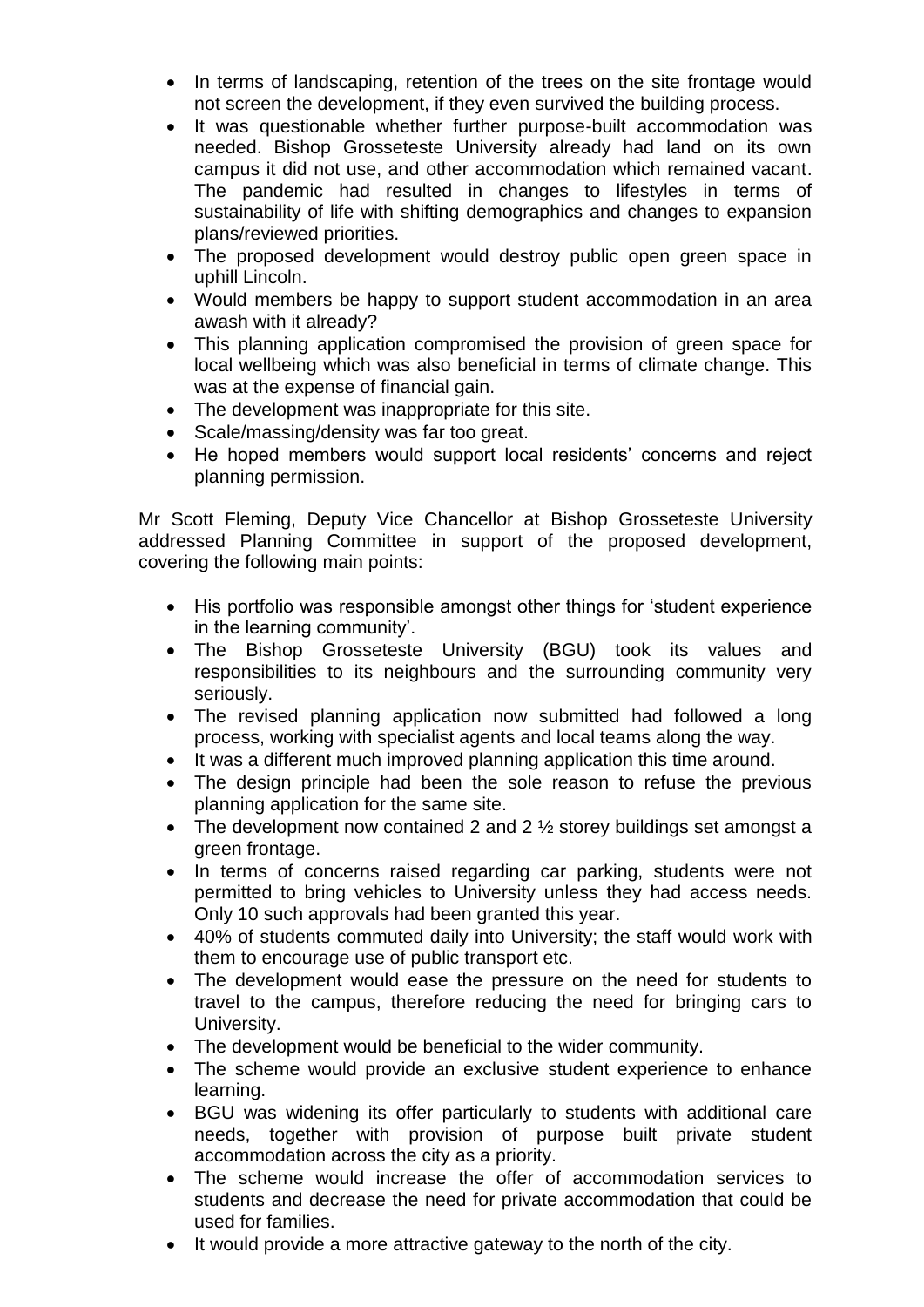- 24/7 security measures would be provided on site together with resident staff members.
- The University had a good record in the community with students rarely needing to be disciplined.
- He hoped members would offer their support to this development.

The Committee considered the content of the report in further detail.

The following comments emerged in support of the planning application:

- This was an improved planning application, allowing the trees to be retained along the frontage of the scheme.
- There was less mass to buildings.
- Home owners did not buy a view when they purchased a house.
- As a former student, accommodation with 24 hour security was considered one of the best forms of student life.
- The proposed accommodation was close to the University and also close to town. It would be an ideal location as it would negate the need for students to use a car.
- It was noted that the NHS had requested a financial contribution towards GP services

The following concerns emerged from discussions held:

- Would demand on housing in the City be affected should the proposals for purpose built accommodation be refused, forcing students to find alternative places to live which impacted on other local residents seeking a home?
- There was still an issue concerning car parking on local streets. The University would need to work with their local neighbours to address this.
- Visitors would still come here in cars even if the students weren't allowed to keep one.
- In terms of sustainability of the build, life was changing, students may prefer to work from home rather than utilise this type of accommodation.
- The cost of rent had to be reasonable to make the venture sustainable.
- Students were not liable for council tax/business rates.
- Resident's concerns regarding lack of green space were acknowledged.
- A large scale development was proposed here, much greater than the accommodation on site across the road at Wickham Hall/Constance Steward Hall.
- Modifications in terms of trees/landscaping would help in terms of biodiversity gain, potentially utilised across the other BGU sites.
- Grassland did have a value and members should be guarded by this statement in determining their decision.
- Concerns were raised about access to the site.
- Concerns regarding the future use of the accommodation should it be no longer required in future years due to changes in lifestyles.
- Student accommodation was better located in commercial areas and not residential communities.
- Recreational improvements such as benches/ rest areas would enhance the area for local residents.
- The Transport Strategy needed to offer assistance to residents in uphill Lincoln in relation to lack of bus services.
- The Council was the landlord for this site; opportunities for a better bus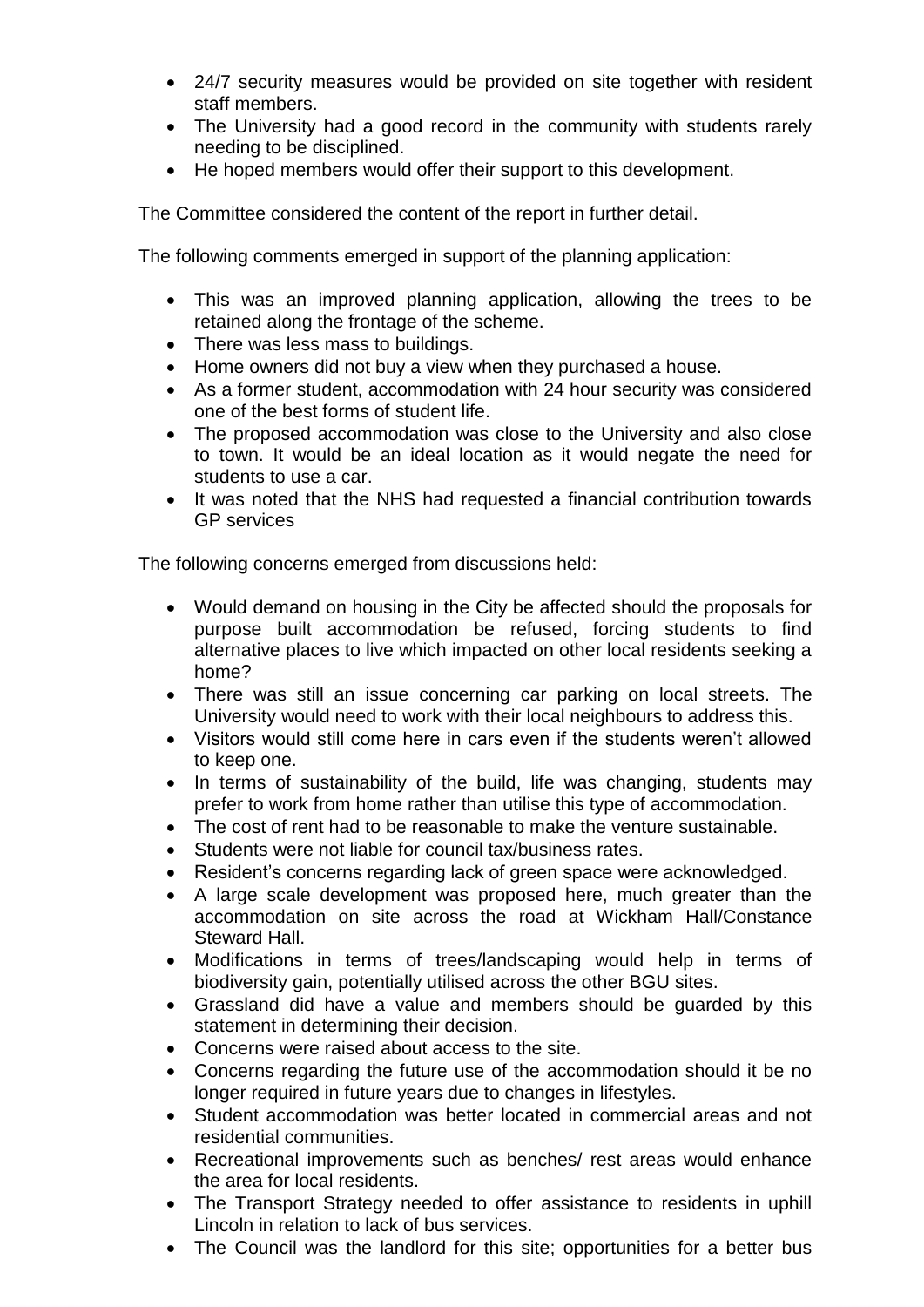service should be utilised.

A better bus service would assist students to commute.

The following questions emerged from discussions held:

- How would the objector's rights be affected who currently had direct gated access to the site, a right which many local people had enjoyed for decades?
- Why was there no reference to solar panels/climate change aspirations as part of the scheme?
- Was it possible for the planning application to be refused for additional reasons to those outlined at the previous refusal?
- How would the security fence affect the amenity of the area?
- To what extent was a heat pumps system part of the scheme?
- Was the condition requested by Lincolnshire County Council to operate additional bus services in the area from Monday to Friday to be met by the developer, and if not, why not?

*(In the interest of transparency, Councillor Strengiel highlighted that he sat on the Highways Committee as an elected member of Lincolnshire County Council)*

As a point of clarification, Councillor Strengiel advised that the City Council or County Council had no powers to enforce Stagecoach to provide further bus services.

The Planning Team Leader offered the following points of clarification to Planning Committee members:

- Any S106 requests must relate to the application before us and used to cushion any impact from the development, hence why a contribution towards NHS provision was appropriate here. The impact from this development to necessitate the provision of extra bus services Monday-Saturday was not so significant to be considered as justifiable. A Friday and Saturday service was already in operation. The development was also close to the City Centre and University.
- The ownership of the site was not a matter to be taken into account from a planning perspective. Officers did not consider it to be reasonable to impose a condition requiring additional bus services unless members were minded differently.
- A security fence would be installed to the front of the development, behind the existing hedge, with secondary fencing covering the rest of the site.
- Access to the site currently in existence from a neighbouring property was a private matter and not a planning issue.
- Public right of way across the site did not exist, officers had taken legal advice on this matter.
- In terms of biodiversity gain, a tree planting and landscaping strategy condition could be tailored in subject to grant of planning permission to focus on this area; mandatory requirements would be brought into planning legislation in the future; however, this was not yet lawfully binding.
- Heat pumps were not the sole source of heating proposed for the development but would support the heating system.
- Should the development remain empty any proposal for change of use would need to come back to Planning Committee.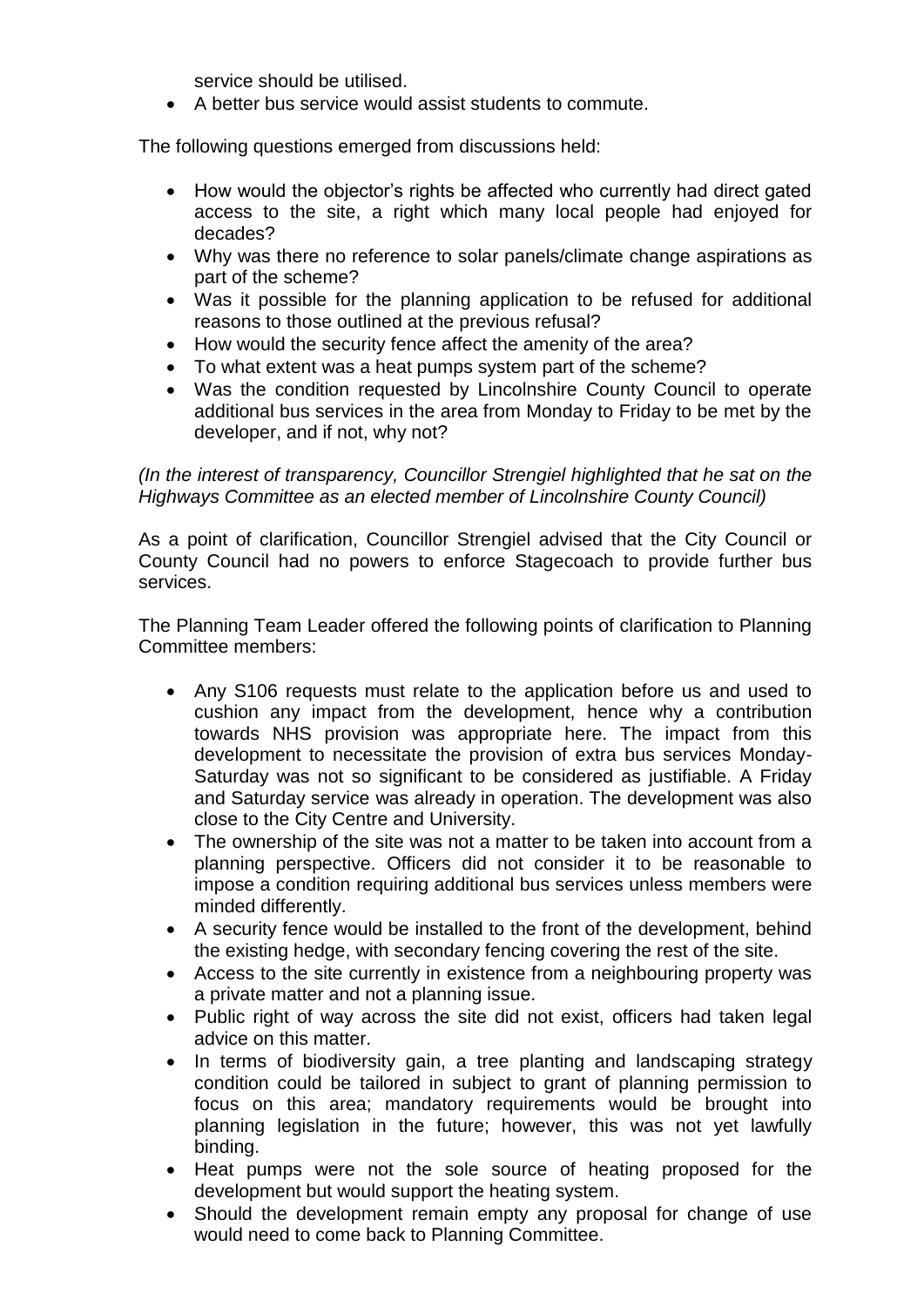The Assistant Director of Housing responded on whether it was possible to impose additional reasons for refusal of planning permission other than the previous refusal. It was not in his gift to influence members views; however, the key material consideration here was to determine whether the reasons for previous refusal on this site had been addressed.

A motion was proposed, seconded, and carried that an additional condition be imposed, subject to grant of planning permission requiring an enhanced landscaping condition to be imposed to pursue biodiversity on the site.

A motion was proposed, seconded, and carried that an additional condition be imposed, subject to grant of planning permission requiring the provision of increased public transport services (bus service), at the responsibility of the developer, from Mondays-Saturdays, continuing for 3 years post final completion of the development, prior to occupation of the student accommodation.

The Planning Team Leader offered advice that provision of 293 student flats did not generate the need for a Monday-Saturday bus service.

RESOLVED that planning permission be granted subject to the signing of an S106 agreement securing a contribution to additional NHS services in the vicinity and subject to the conditions as set out below.

## **Conditions**

- Development to commence within three years
- Hedge and tree protection to be in place at all times during construction
- Materials
- Highway conditions
- Archaeology
- Remediation shall be implemented in accordance with submitted remediation strategy
- Submission of construction management plan
- Retention of parking spaces at all times
- Development to proceed in accordance with submitted Travel Plan
- Landscaping to be in implemented in accordance with the submitted landscaping plan
- Enhanced landscaping condition to pursue biodiversity
- Responsibility of developer to provide increased public transport services from Mondays-Saturdays, continuing for 3 years post final completion of the development, prior to occupation of the student accommodation.

# **(a) 40 - 42 Michaelgate, Lincoln**

The Assistant Director of Planning:

- a. described the location of the application for development at 40-42 Michaelgate, a grade II listed building located on the east side of Michaelgate, close to the junction with Steep Hill and Bailgate
- b. added that it adjoined The Harlequin, 20-22 Steep Hill to the east, also a grade II listed building, with a yard to the south of the building beyond at 36 Michaelgate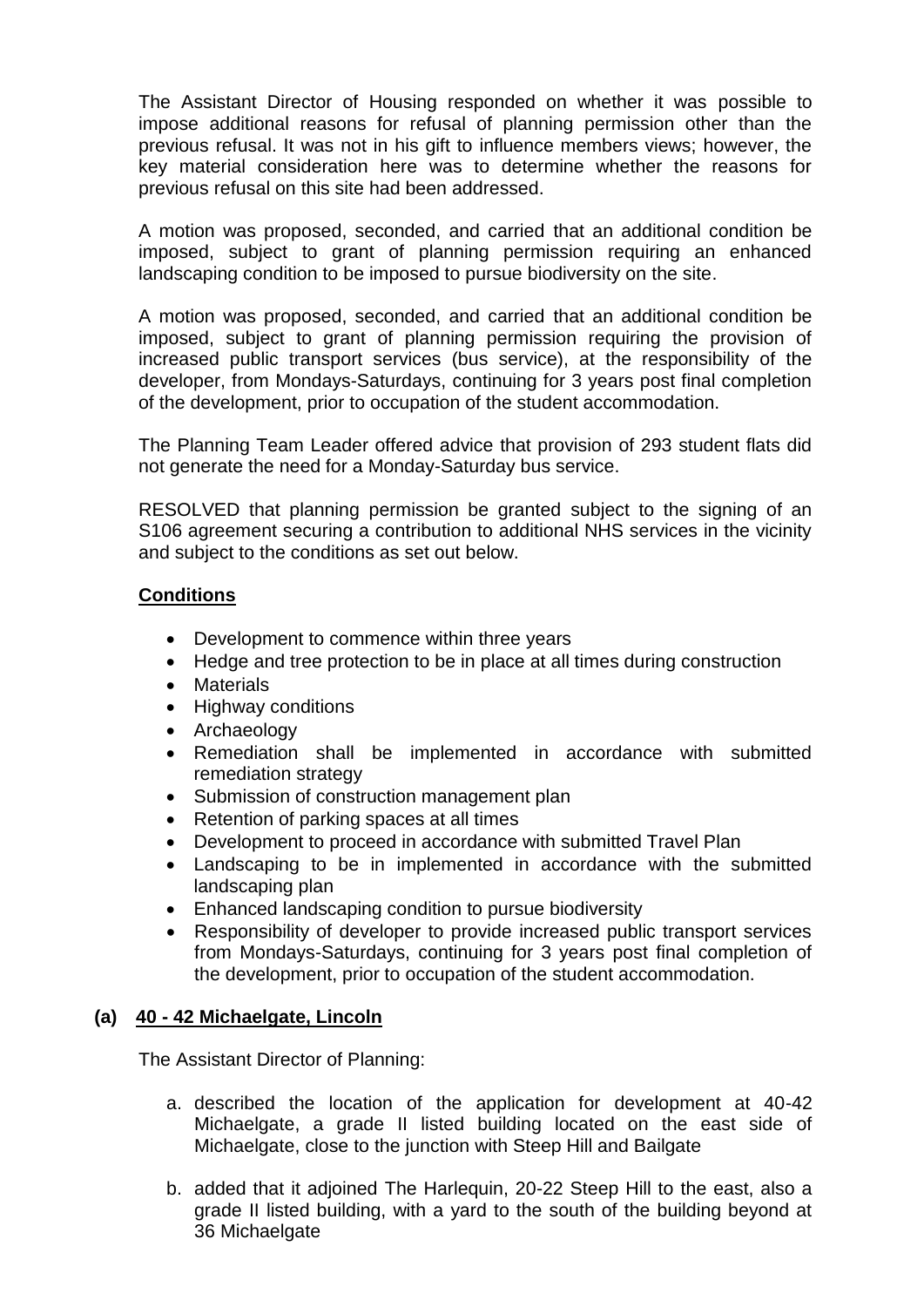- c. advised that the property was located within the Cathedral and City Centre Conservation Area
- d. reported on observations made by the City Council's Conservation Officer as follows:
	- The building had historically been two distinct properties, as suggested by the address, and by the various dates of construction.
	- No. 42, to the north, had been a house and shop dating from the mid and late 18<sup>th</sup> century. Constructed from brick with a stone plinth, at two storeys plus garrets, it included a late C18 glazing bar shop window with pilasters and cornice.
	- No. 40, to the south, was a domestic property and potentially dated from the 14<sup>th</sup> century with 18<sup>th</sup>, 19<sup>th,</sup> and 20<sup>th</sup> century alterations. The half-timbered structure sat on a dressed stone and brick ground floor plinth. The gable framing had curved braces and corner posts and the half-timber work was also expressed internally.
- e. added that there was currently access through a party wall that linked the two buildings as a single unit and in recent years the property had been a holiday let, managed by the National Trust, vacant since 2018; the application proposed to reinstate the historic use of the building as two distinct dwellings and it was intended to continue the existing holiday let arrangement with the two dwellings
- f. gave further detail of the proposed external and internal living arrangements for the building as outlined within the officer's report
- g. confirmed that internal and external alterations were proposed to facilitate the subdivision of the building, which also included repair and enhancement works; whilst these works did not require the benefit of planning permission, an accompanying application (2021/0759/LBC) for listed building consent would consider these with regard to the impact on the building as a designated heritage asset
- h. highlighted that both the full planning permission and listed building consent applications were being presented to Members of Planning Committee for determination due to the application property being in thew ownership of the City Council
- *i.* referred to the site history to the application site as detailed further within the officer's report
- j. provided details of the policies pertaining to the application, as follows:
	- Policy LP25: The Historic Environment
	- Policy LP26: Design and Amenity
	- Policy LP33: Lincoln's City Centre Primary Shopping Area and Central Mixed-Use Area
	- National Planning Policy Framework
- k. advised Planning Committee of the main issues to be considered as part of the application to assess the proposal with regards to: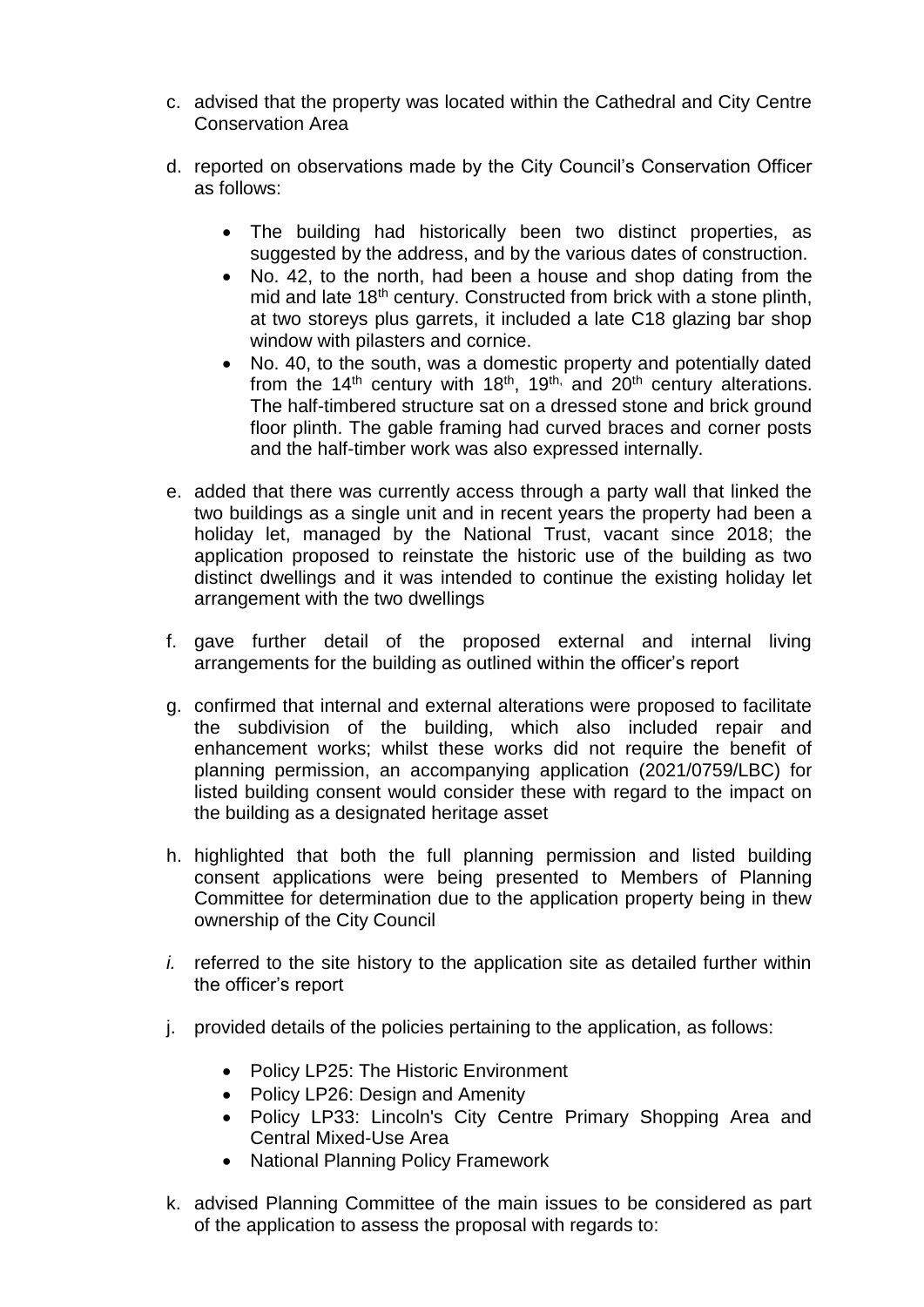- Policy Context and Principle of Use
- Visual Amenity and Character and Appearance of the Conservation Area
- Residential Amenity
- Parking and Highways
- l. confirmed that consultations were carried out in accordance with the Statement of Community Involvement, adopted January 2018
- m. highlighted at the time of writing this report that the consultation period was still underway and to date no statutory or public consultation responses had been received relating to this full application; the consultation period would have expired prior to the committee meeting and any comments received would be provided within the update sheet.
- n. noted, however, that the same consultations had been undertaken for both the full and listed building consent applications; therefore, the responses to the listed building consent application that were relevant to this full application were referenced within the associated report considered next at tonight's meeting
- o. referred to the Update Sheet tabled at the meeting which included a response from Lincolnshire County Council as Highways Authority stating that it had no objections to the proposed development
- p. concluded that:
	- The sub-division of the property, re-instating its historic use, was welcomed and would neither result in the area losing its mixed-use character nor would it detract from the vitality or viability of the primary shopping area.
	- The external works associated with the sub-division, although not requiring planning permission, would be an improvement to the building and would enhance the character and appearance of the conservation area.
	- The application would not cause undue harm to the amenities of neighbouring properties.
	- The application would therefore be in accordance with the requirements of CLLP Policies LP25, LP26 and LP33 and guidance within the NPPF.

The Committee considered the content of the report in further detail.

RESOLVED that planning permission be granted subject to the conditions as set out below.

# **Conditions**

- Time limit of the permission
- Development in accordance with approved plans

# **56. 40 - 42 Michaelgate, Lincoln (LBC)**

The Assistant Director of Planning: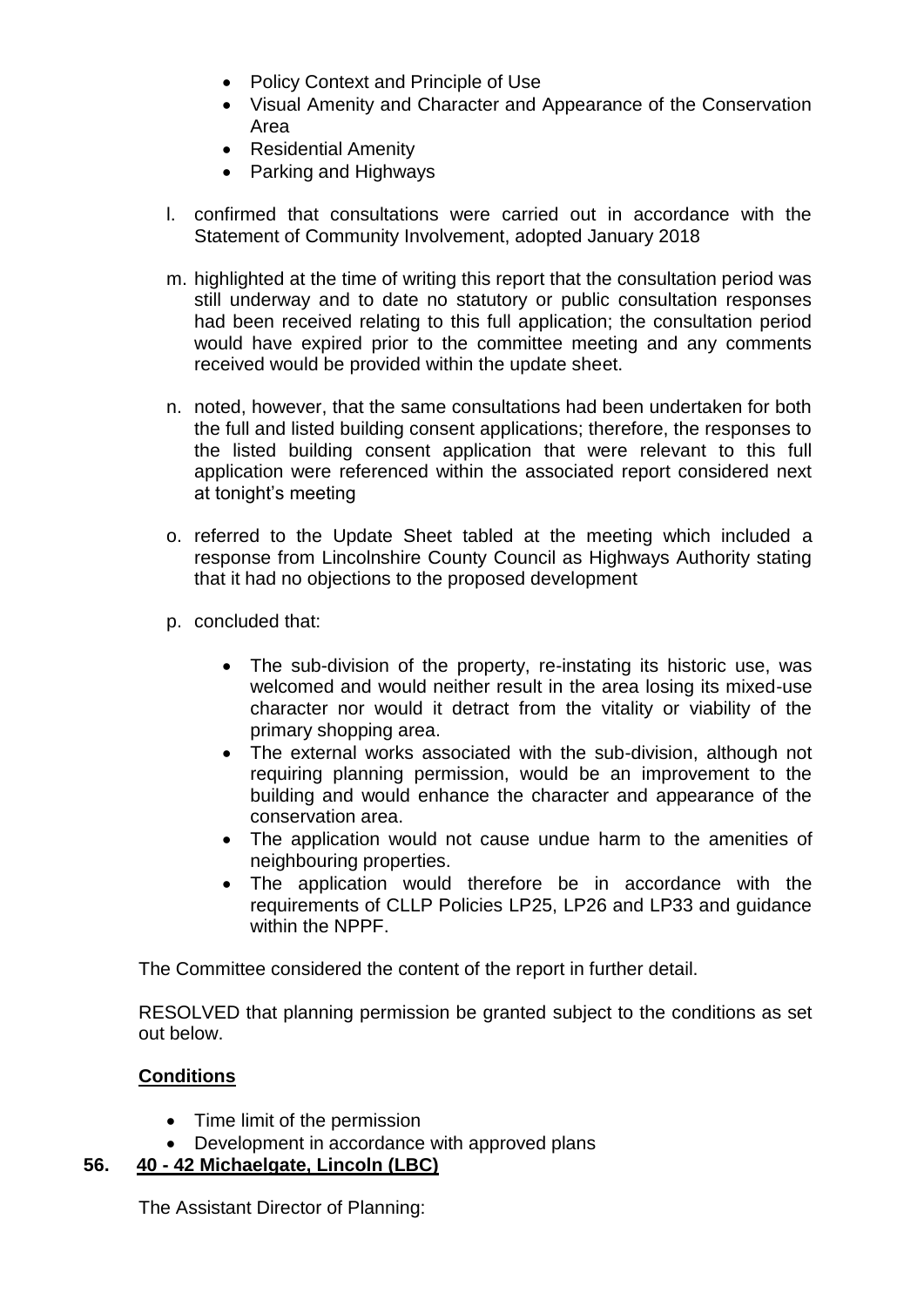- a. outlined an application submitted for Listed Building Consent at 40-42 Michaelgate Lincoln requesting:
	- Internal and external alterations to facilitate subdivision of an existing C3 dwelling (used as holiday let) to two C3 dwellings (to be used as two holiday lets).
	- Internal alterations including new partitions, re-pointing of stone walls with lime mortar, replacement of brick wall with reclaimed bricks, new limecrete floor, damp proof works, removal of staircase and alterations to retained staircase.
	- External alterations including re-roofing of a single storey flat roof off-shoot and installation of conservation rooflight, replacement timber windows, refurbishment of windows and dormer, removal of render from the south east elevation to expose a timber frame, replacement of concrete slabs with Yorkstone paving and refurbishment of gates. (Listed Building Consent).
- b. described the location of the application for development at 40-42 Michaelgate, a grade II listed building located on the east side of Michaelgate, close to the junction with Steep Hill
- c. added that it adjoined The Harlequin, 20-22 Steep Hill to the east, also a grade II listed building, with a yard to the south of the building beyond at 36 Michaelgate
- d. advised that the property was located within the Cathedral and City Centre Conservation Area
- e. reported on observations made by the City Council's Conservation Officer as follows:
	- The building had historically been two distinct properties, as suggested by the address, and by the various dates of construction.
	- No. 42, to the north, had been a house and shop dating from the mid and late 18<sup>th</sup> century. Constructed from brick with a stone plinth it was two storeys plus garrets and included a late C18 glazing bar shop window with pilasters and cornice.
	- No. 40, to the south, was a domestic property which potentially dated from the  $14<sup>th</sup>$  century with  $18<sup>th</sup>$ ,  $19<sup>th</sup>$  and  $20<sup>th</sup>$  century alterations. The half-timbered structure sat on a dressed stone and brick ground floor plinth. The gable framing had curved braces and corner posts and the half-timber work was also expressed internally.
- f. added that there was currently access through a party wall that linked the two buildings as a single unit and in recent years the property has been a holiday let, managed by the National Trust, vacant since 2018; the application proposed to reinstate the historic use of the building as two distinct dwellings and it was intended to continue the existing holiday let arrangement with the two dwellings
- g. gave further detail of the proposed external and internal living arrangements for the building as outlined within the officer's report
- h. confirmed that this listed building consent would only consider the proposed internal and external alterations with regard to the impact on the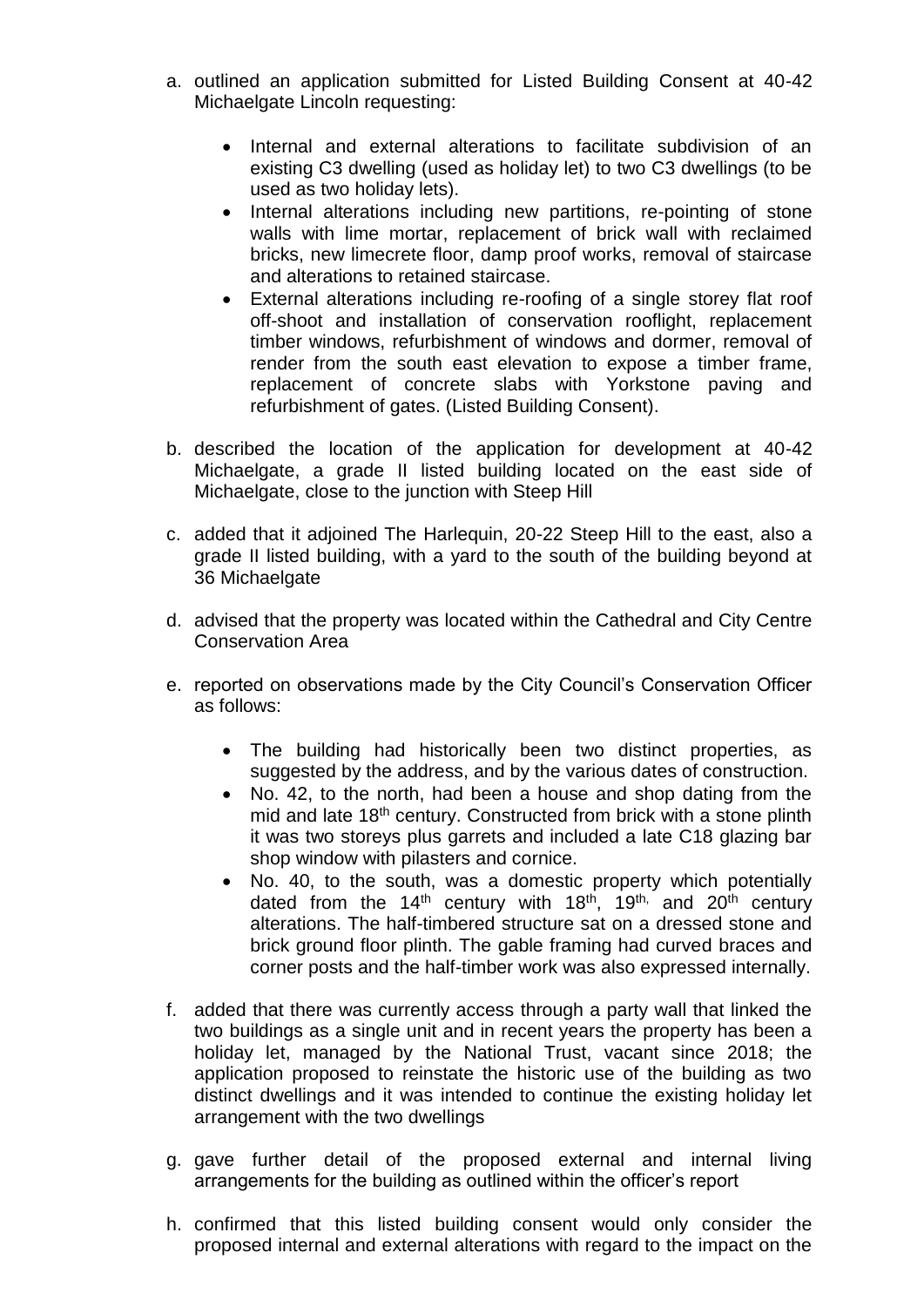building as a designated heritage asset; an accompanying application (2021/0871/FUL) for full planning permission would consider the principle of the use and matters relating to visual amenity, the character and appearance of the conservation area, residential amenity, and parking

- i. highlighted that both the full planning permission and listed building consent applications were being presented to Members of the Planning Committee for determination due to the application property being in the ownership of the City Council
- j. referred to the site history to the application site as detailed further within the officer's report
- k. provided details of the policies pertaining to the application, as follows:
	- Policy LP25: The Historic Environment
	- Policy LP26: Design and Amenity
	- Policy LP33: Lincoln's City Centre Primary Shopping Area and Central Mixed-Use Area
	- National Planning Policy Framework
- l. advised Planning Committee of the main issue to be considered as part of the application to assess the proposal with regard to impact on the building as a designated heritage asset
- m. confirmed that consultations were carried out in accordance with the Statement of Community Involvement, adopted January 2018
- n. outlined the responses made to the consultation exercise
- o. concluded that:
	- The proposals did not involve activities or alterations prejudicial to the special architectural or historic interest of the listed building, its fabric or setting, and would indeed be of benefit to the building, safeguarding its future.
	- The proposals would therefore be in accordance with CLLP Policy LP25 and guidance within the NPPF.

The Committee considered the content of the report in further detail.

RESOLVED that planning permission for Listed Building Consent be granted subject to the conditions as set out below.

## **Conditions**

- Time limit of the permission
- Development in accordance with approved plans
- Methodology for removal of modern render
- Methodology for preparation and application of new render
- Sample of new lime render
- Repointing methodology and mortar mix to be agreed
- Replacement handmade brick sample